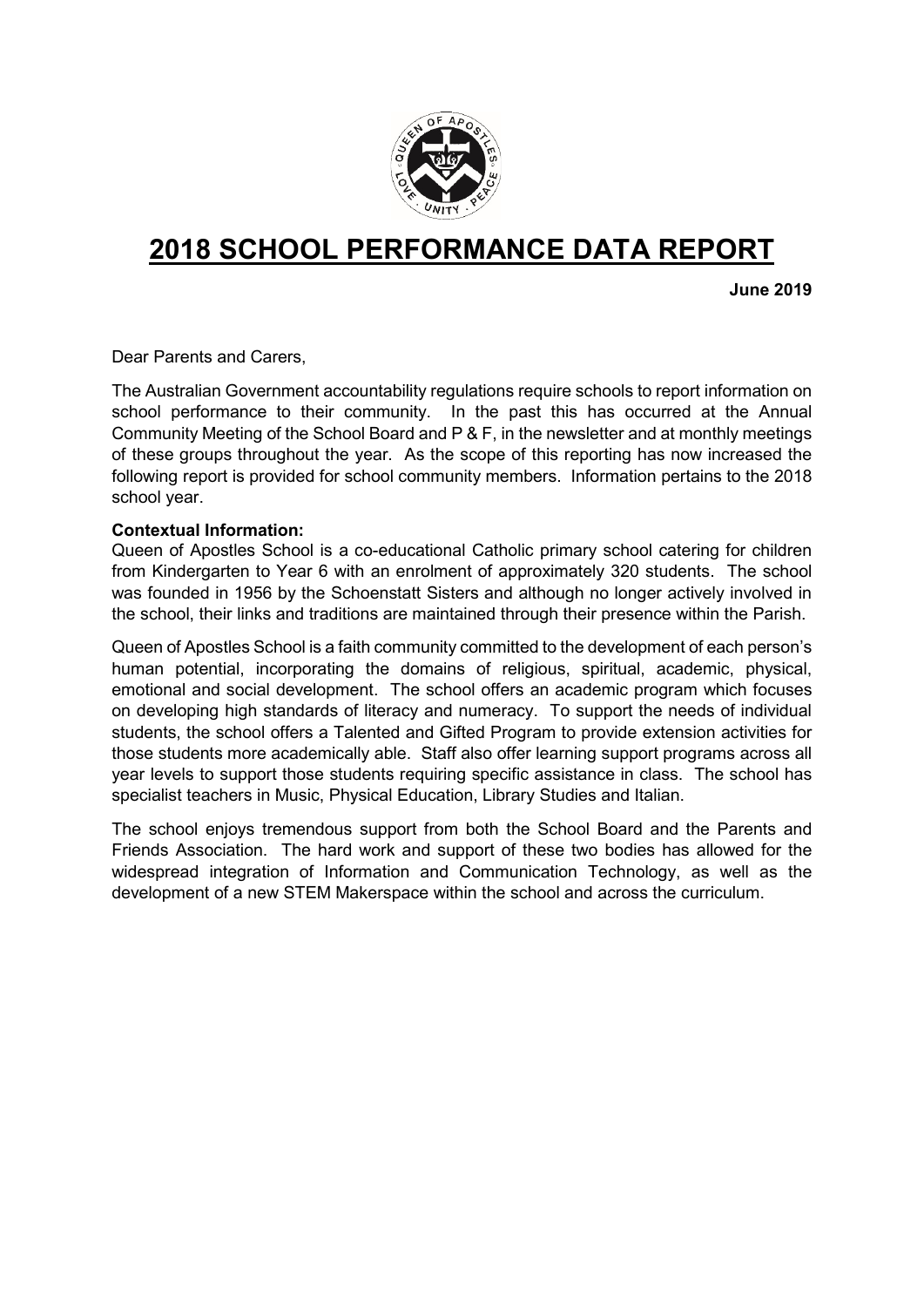### *Teacher Standards and Qualifications*

All teaching staff are registered with the Teacher's Registration Board of WA. In 2018 there were 24 Teaching Staff.

| Master of Education                  | 1  |
|--------------------------------------|----|
| Master of R.E.                       | 2  |
| Master of Teaching                   | 1  |
| <b>Bachelor of Education</b>         | 17 |
| <b>Bachelor of Science</b>           | 2  |
| Bachelor of Arts in Education        | 4  |
| <b>Bachelor of Social Science</b>    | 1  |
| <b>Graduate Diploma of Education</b> | 4  |
| Graduate Diploma of Science          | 1  |
| Diploma of Teaching                  | 4  |
| Diploma of Education                 | 3  |
| Diploma of Children's Services       | 1  |
| Certificate in Linguistics           | 1  |
|                                      |    |

## **Workforce Composition**

|               | <b>TEACHING</b> | NON-<br><b>TEACHING</b> | <b>INDIGENOUS</b><br><b>TEACHING</b> | <b>INDIGENOUS</b><br>NON-<br><b>TEACHING</b> |
|---------------|-----------------|-------------------------|--------------------------------------|----------------------------------------------|
| <b>MALE</b>   |                 |                         |                                      |                                              |
| <b>FEMALE</b> | 22              | 25                      |                                      |                                              |
|               |                 |                         |                                      |                                              |
| <b>TOTAL</b>  | 24              | 26                      |                                      |                                              |

## **Student Attendance:**

|                   | PRE-           | <b>YEAR</b> | <b>YEAR</b> | YEAR  | <b>YEAR</b> | <b>YEAR</b> | YEAR  | <b>WHOLE</b>  |
|-------------------|----------------|-------------|-------------|-------|-------------|-------------|-------|---------------|
|                   | <b>PRIMARY</b> |             |             |       |             | ∽<br>J      | 6     | <b>SCHOOL</b> |
| <b>ATTENDANCE</b> | $91.5\%$       | 93.1%       | 93.2%       | 94.2% | 93.6%       | 94.5%       | 93.1% | 93.5%         |
| %                 |                |             |             |       |             |             |       |               |

Non-Attendance is monitored very carefully by the school. Parents are notified of their child being absent via SMS text message generated through SEQTA. All absences must be accompanied by an absentee note signed by a parent or guardian. Any unexplained absences are followed up by the class teacher with the parent concerned. If written satisfactory explanations are not provided to explain a child's absence from school, then the matter is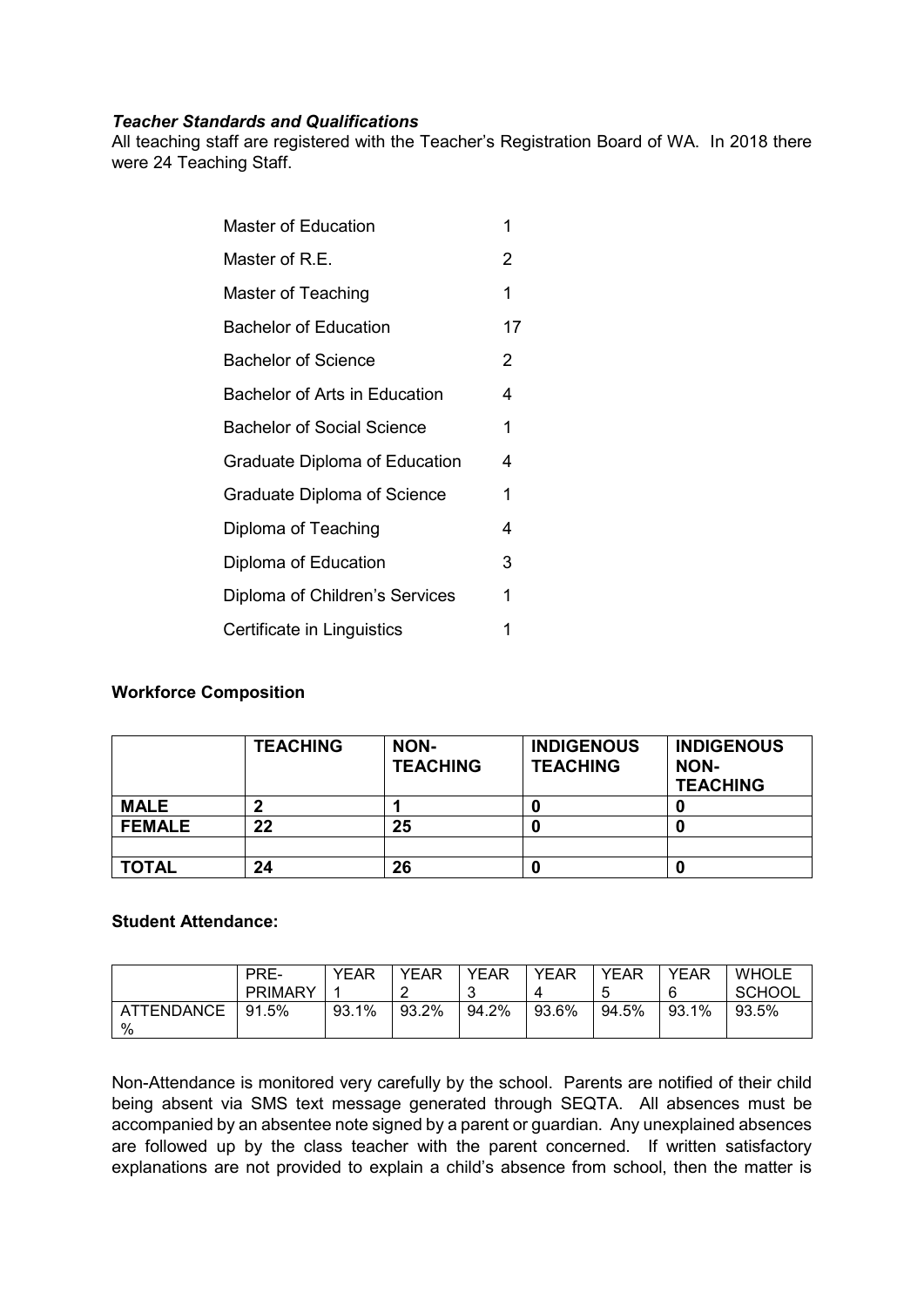referred to the Principal. The Principal will issue a formal written request for a written explanation of the absences and /or a request for an interview to discuss the matter. Repetitive or persistent absenteeism that is unexplained will be referred to the Principal, who will address the matter in consultation with Parents or guardians. Failure to resolve the matter will result in the Principal referring the issue to the School Welfare Section of the Education Department.

### **NAPLAN Information**

The table below shows the percentage of students achieving at or above the national literacy and numeracy benchmarks for their year.

## **2017 DATA**

| Year <sub>3</sub> | Numeracy            | 100% |
|-------------------|---------------------|------|
| Year 3            | Reading             | 98%  |
| Year <sub>3</sub> | Spelling            | 100% |
| Year 3            | Grammar/Punctuation | 98%  |
| Year 3            | Writing             | 100% |
|                   |                     |      |
| Year <sub>5</sub> | Numeracy            | 96%  |
| Year <sub>5</sub> | Reading             | 91%  |
| Year 5            | Spelling            | 93%  |
| Year <sub>5</sub> | Grammar/Punctuation | 96%  |

## **2018 DATA**

| Year <sub>3</sub> | Numeracy            | 100% |
|-------------------|---------------------|------|
| Year <sub>3</sub> | Reading             | 100% |
| Year 3            | Spelling            | 100% |
| Year 3            | Grammar/Punctuation | 100% |
| Year <sub>3</sub> | Writing             | 98%  |
|                   |                     |      |
| Year <sub>5</sub> | Numeracy            | 98%  |
| Year <sub>5</sub> | Reading             | 100% |
| Year <sub>5</sub> | Spelling            | 100% |
| Year <sub>5</sub> | Grammar/Punctuation | 98%  |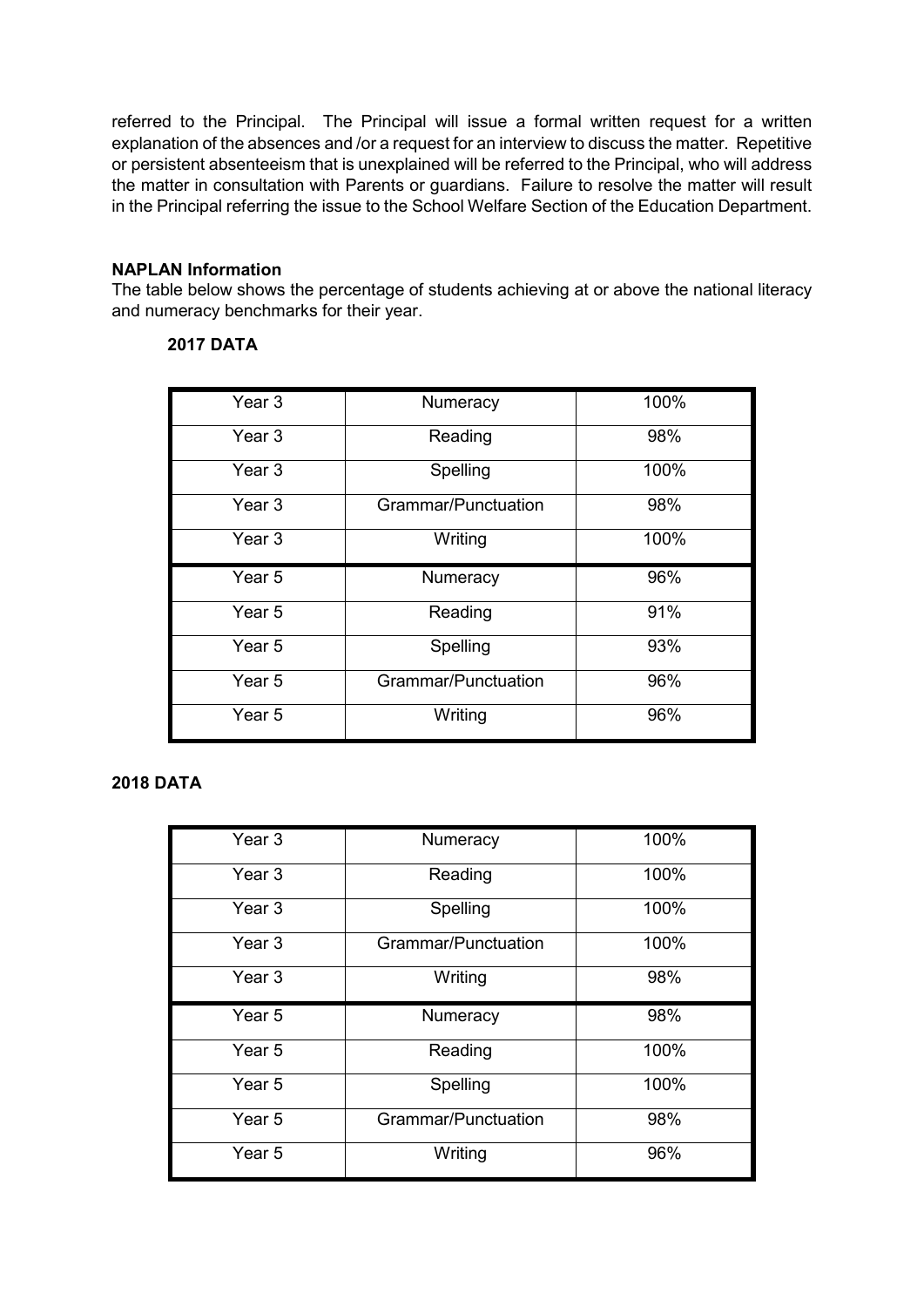## **SATISFACTION**

#### *Parents:*

Parents contributed to school endeavours through classroom programs, sporting activities and contributing to Strategic Planning through the P & F and School Board. The support for school functions, school and class Masses, P&F events, parent/teacher evenings, assemblies and celebrations indicates a very solid level of support and satisfaction amongst parents. The school enjoys great support from our parents with over 80 parents involved in voluntary activities at the school in 2018.

#### *Students:*

Students have a strong sense of pride in their school. They actively promote the school ethos within their classrooms and wider community and contribute to school projects through the leadership program. Our senior students fulfill a variety of leadership roles within the school and execute their responsibilities with great enthusiasm and enjoyment. Students are able to feedback their level of satisfaction or dissatisfaction through their class Student Representative Councillors. The incidence of negative feedback is very low.

#### *Teachers:*

Teachers have a high level of commitment to the school and always endeavour to provide the best possible teaching and learning programmes for the students. There is a strong sense of collaboration amongst all staff which provides support, pastoral care and professional engagement for each member. The fact that nearly 90% of teaching staff were retained from the previous year also indicates the strong sense of commitment that the staff have to the school and their level of satisfaction with their work environment and achievements.

## **School Income**

For the purposes of uniformity and consistency in reporting of school financial information, a hyperlink is provided to our My School webpage on the ACARA website. Please click on the link below to view this data.

<https://myschool.edu.au/school/48944/finances>